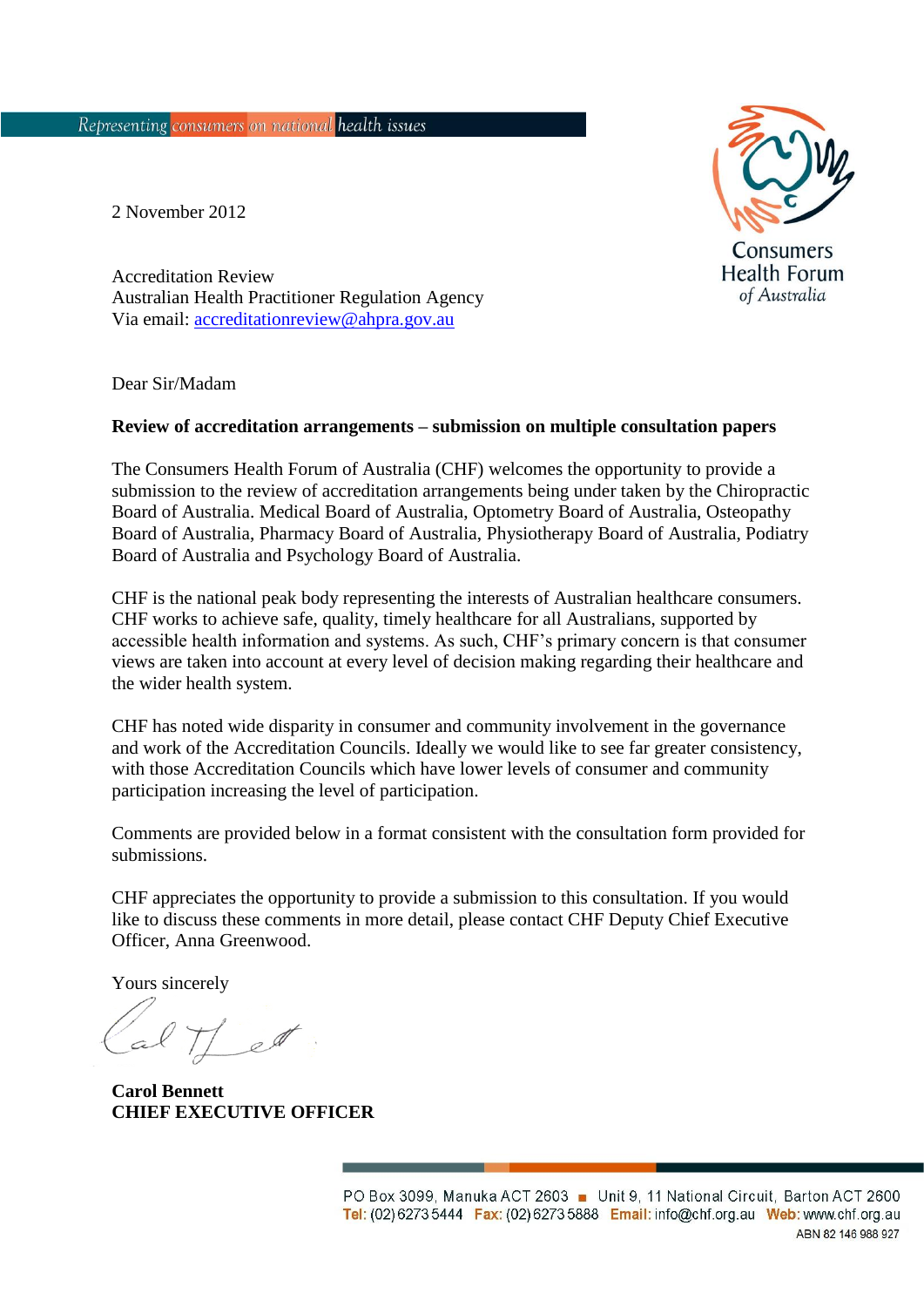# **Review of Accreditation Council against the Quality Framework for the Accreditation Function**

# **5.1 Governance (Domain 1)**

The Accreditation Council effectively governs itself and demonstrates competence and professionalism in the performance of its accreditation role

## **Attributes**

- The Accreditation Council is a legally constituted body and registered as a business entity.
- The Accreditation Council's governance and management structures give priority to its accreditation function relative to other activities (or relative to its importance).
- The Accreditation Council is able to demonstrate business stability, including financial viability.
- The Accreditation Council's accounts meet relevant Australian accounting and financial reporting standards.
- There is a transparent process for selection of the governing body.
- The Accreditation Council's governance arrangements provide for input from stakeholders including input from the community, education providers and the profession/s.
- The Accreditation Council's governance arrangements comply with the National Law and other applicable legislative requirements.

### **Consumers Health Forum response**

CHF's primary interest in relation to the governance of each of the Accreditation Councils is whether they provide for input from stakeholders including consumers and the community, and whether consumers or community members are directly involved in organisational governance. CHF has reviewed the individual Accreditation Council submissions and has noted wide variation in the level of consumer/community engagement. Further details are below.

### *Council on Chiropractic Education Australasia:*

Two positions on the Board are designated for members who are 'an independent person in education, business or the community, who represents the public and who is experienced in processes of evaluation, accreditation and wise governance'. This arrangement could result in no consumer or community membership of the Board, as these positions could go to people involved in education or business. A designated position or positions for consumer or community representation would be welcome.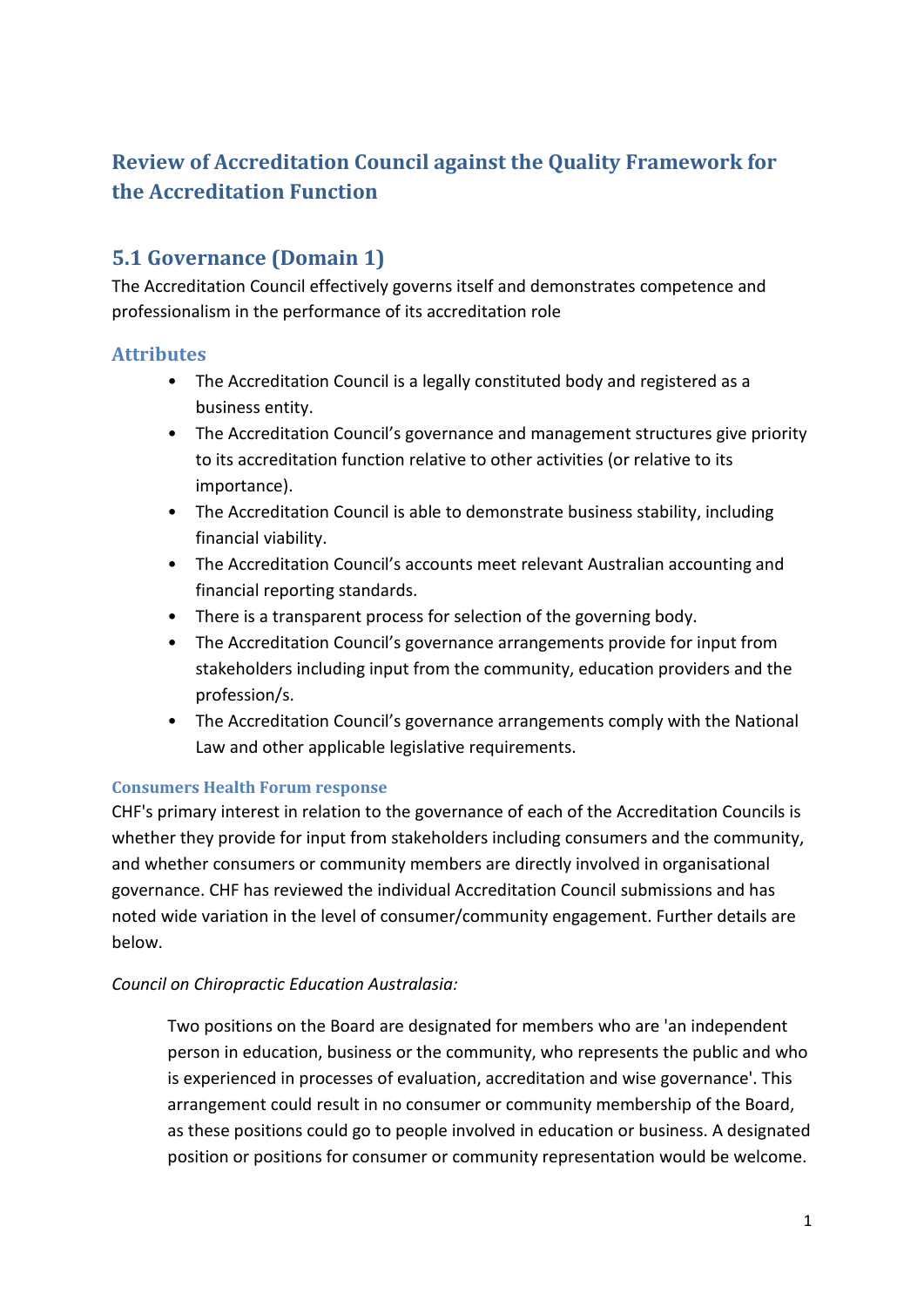#### *Australian Medical Council*

The Australian Medical Council (AMC) demonstrates a strong commitment to consumer and community participation in its governance. There are designated positions for consumer/community representatives on the AMC and on its advisory committees.

#### *Optometry Council of Australia and New Zealand*

There is a designated position for a community member on the Board.

#### *Australian and New Zealand Osteopathic Council*

There are three designated positions for community members on the Board, and other committees have positions for 'laypeople'.

#### *Australian Pharmacy Council*

There are two community representatives on the APC Board and operational committees, and the submission notes that governance arrangements provide for input from stakeholders, including the community.

#### *Australian Physiotherapy Council*

External community representatives can attend the Annual General Meeting as observers. The Board can appoint skills-based directors, which could include a consumer (described as a 'non-physiotherapist).

#### *Australian and New Zealand Podiatry Accreditation Council*

There are two consumer representatives on the Board, and interest groups and committees also include consumers.

#### *Australian Psychology Accreditation Council*

There is currently one community representative on the Board. The submission acknowledges the need to consider increasing community representation on the Board, and review nomination processes for community representatives.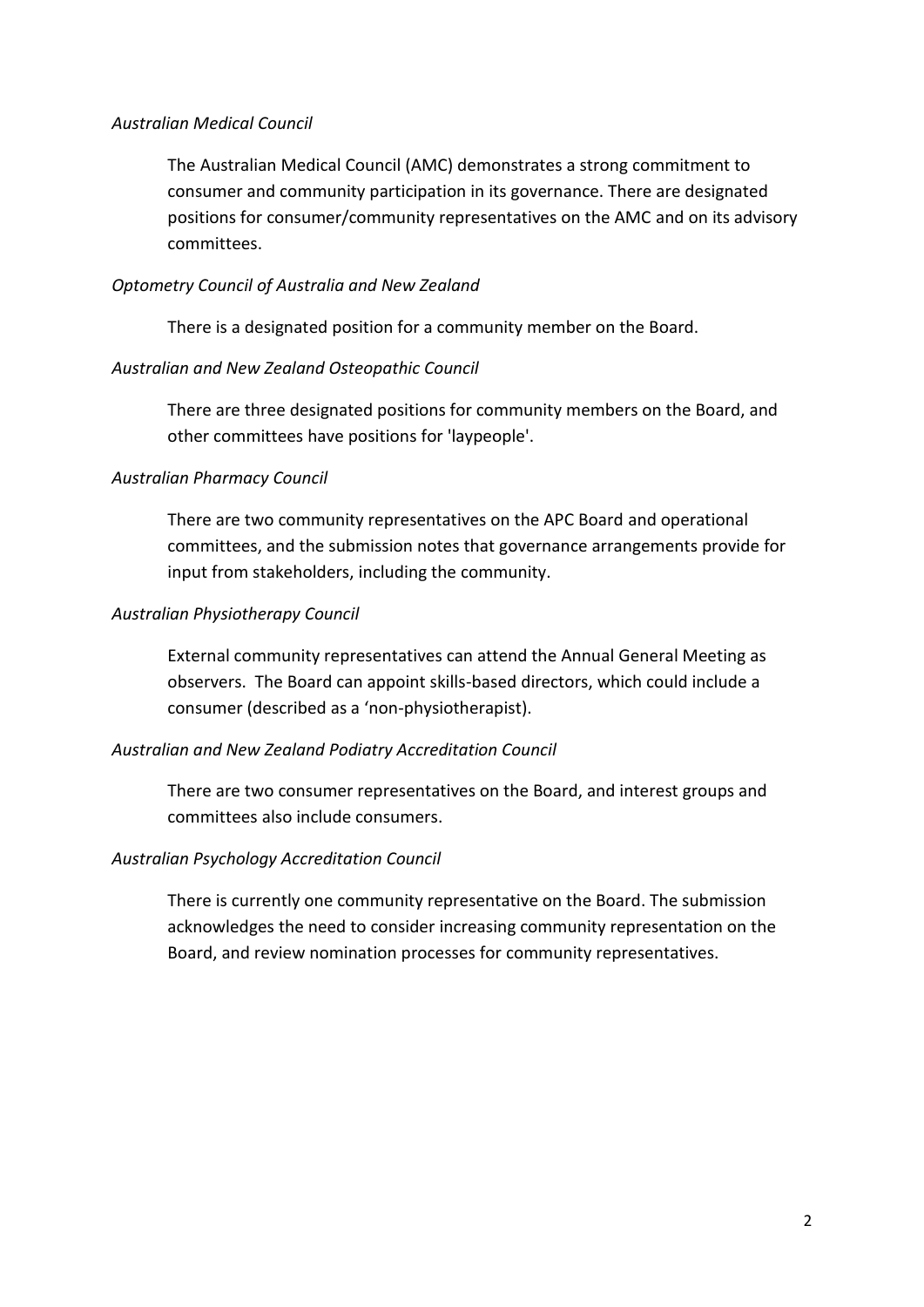# **5.2 Independence (Domain 2)**

The Accreditation Council carries out its accreditation operations independently

## **Attributes**

- Decision making processes are independent and there is no evidence that any area of the community, including government, higher education institutions, business, industry and professional associations - has undue influence.
- There are clear procedures for identifying and managing conflicts of interest.

## **Consumers Health Forum response**

CHF has no specific comments to make in relation to the independence of the Accreditation Councils.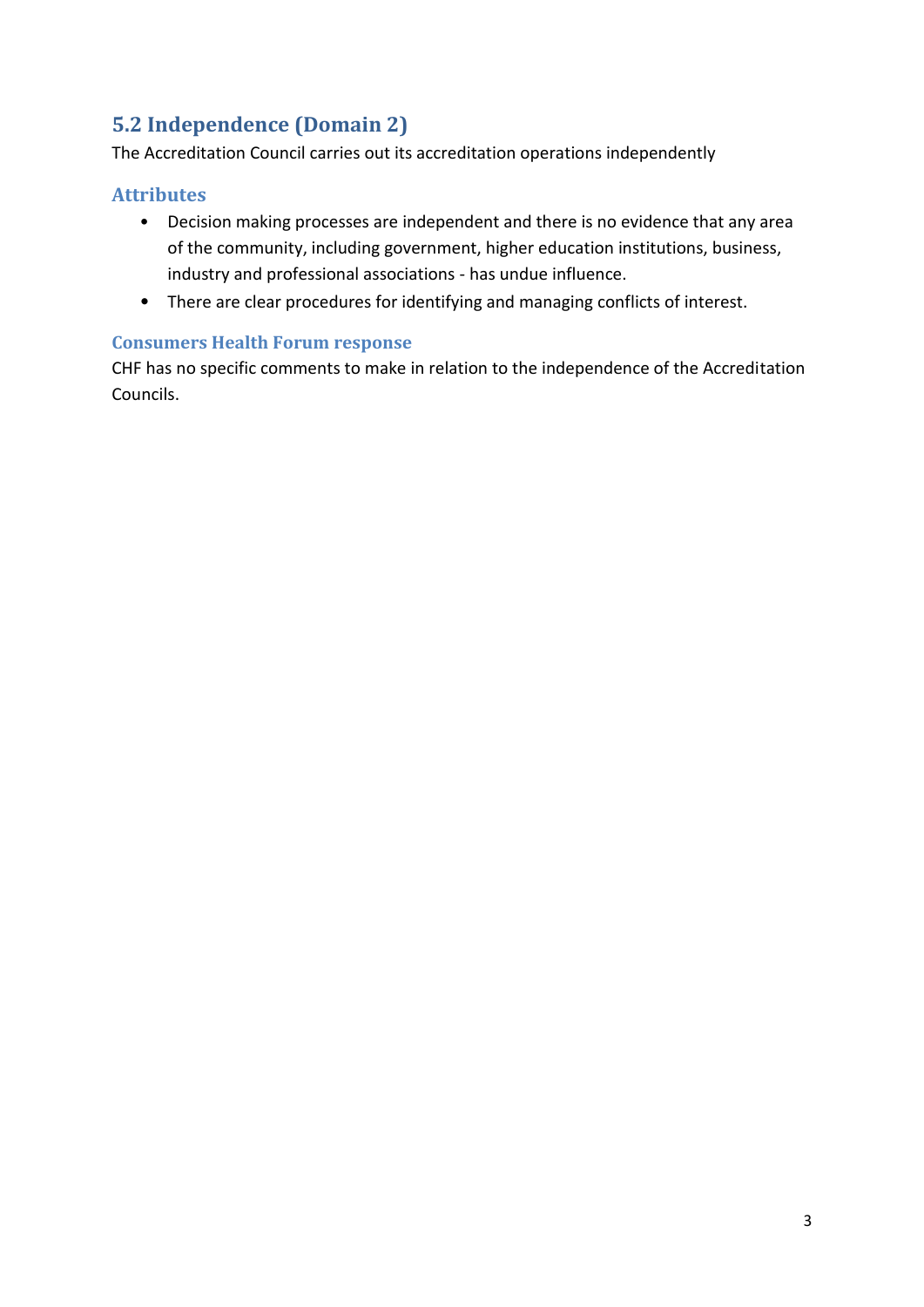# **5.3 Operational Management (Domain 3)**

The Accreditation Council effectively manages its resources to carry out its accreditation function

## **Attributes**

- The Accreditation Council manages the human and financial resources to achieve objectives in relation to its accreditation function.
- There are effective systems for monitoring and improving the authority's accreditation processes, and identification and management of risk.
- The authority can operate efficiently and effectively nationally.
- There are robust systems for managing information and contemporaneous records, including ensuring confidentiality.
- In setting its fee structures, the Accreditation Council balances the requirements of the principles of the National Law and efficient business processes.

### **Consumers Health Forum response**

CHF has no specific comments to make in relation to the operational management of the Accreditation Councils.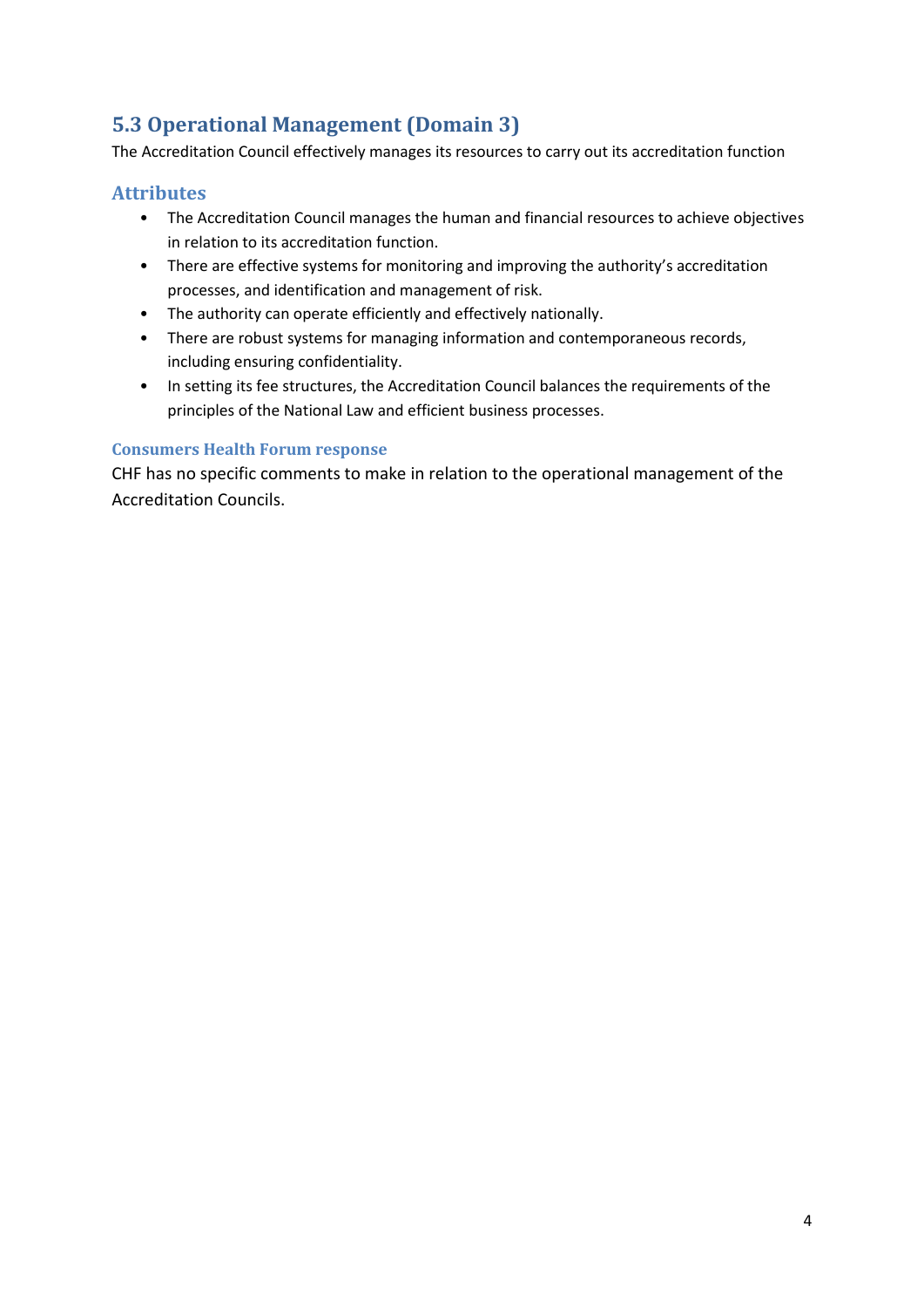# **5.4 Accreditation standards (Domain 4)**

The Accreditation Council develops accreditation standards for the assessment of programs of study and education providers

## **Attributes**

- Standards meet relevant Australian and international benchmarks.
- Standards are based on the available research and evidence base.
- Stakeholders are involved in the development and review of standards and there is wide ranging consultation.
- The Accreditation Council reviews the standards regularly.
- In reviewing and developing standards, the Accreditation Council takes account of AHPRA's Procedures for Development of Accreditation Standards and the National Law.

### **Consumers Health Forum response**

CHF's primary interest in relation to accreditation standards is whether stakeholders, including consumers and the community, are involved in their development and/or review. CHF has reviewed the individual Accreditation Council submissions and has noted wide variation in the level of consumer/community involvement in development/review of accreditation standards.

### *Council on Chiropractic Education Australia*

The submission makes reference to stakeholder consultation in the review of the accreditation standards, and reference is also made to consumer consultation in specific review projects.

### *Australian Medical Council*

The submission refers to stakeholder consultation in the review of accreditation standards. CHF is aware of efforts by the AMC to include consumer and community members in stakeholder consultation on accreditation standards.

### *Optometry Council of Australia and New Zealand*

CHF could not locate any information in the submission regarding stakeholder involvement (including consumer or community involvement) in the development or review of accreditation standards.

### *Australian and New Zealand Osteopathic Council*

The submission refers to stakeholder consultation in the review of accreditation standards.

### *Australian Pharmacy Council*

The submission refers to stakeholder consultation in the review of accreditation standards.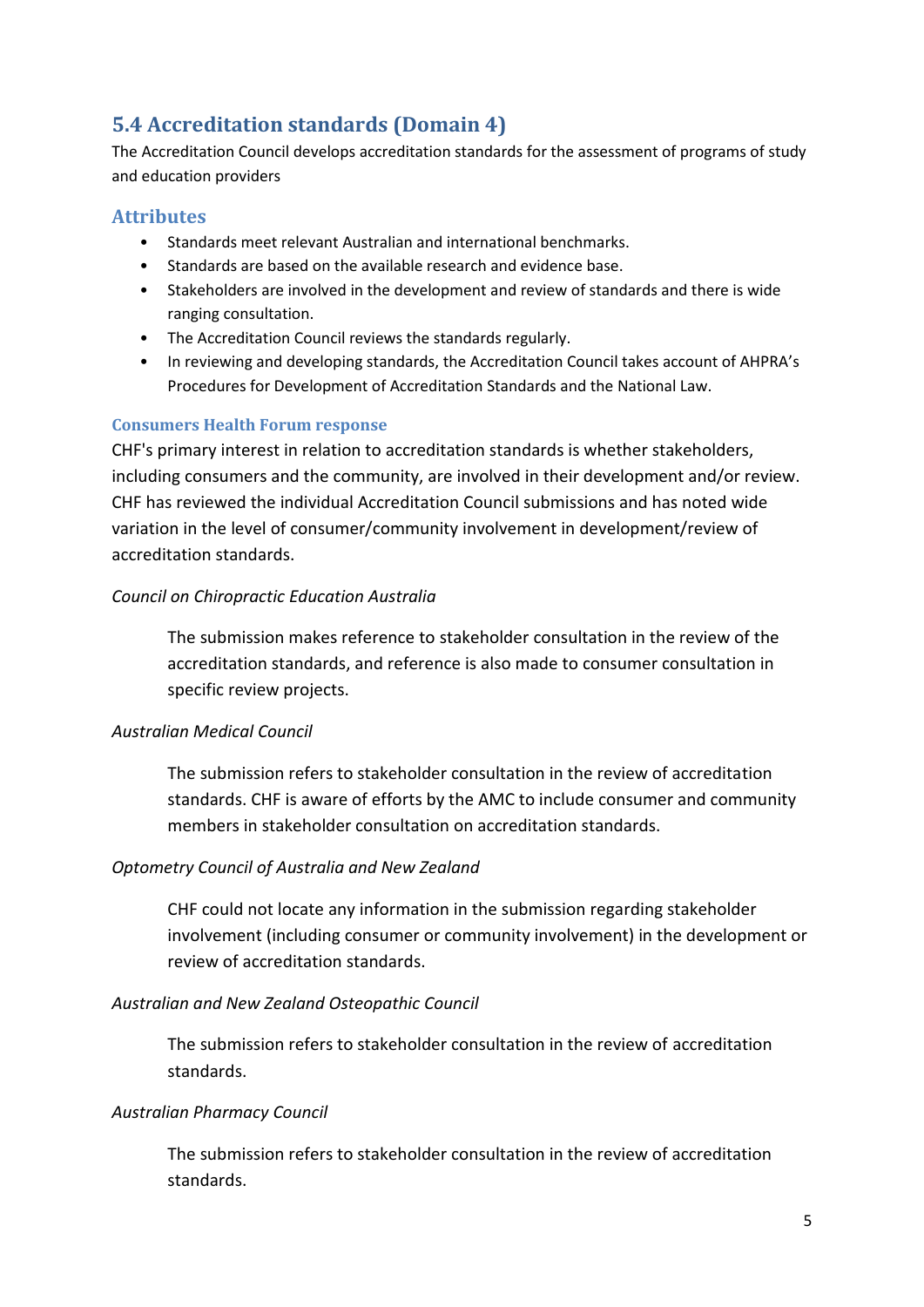#### *Australian Physiotherapy Council*

The submission does not refer to consultation with consumers or community members, but CHF has provided input to Australian Physiotherapy Council consultations on accreditation standards.

#### *Australian and New Zealand Podiatry Accreditation Council*

The submission refers to stakeholder consultation in the review of accreditation standards.

#### *Australian Psychology Accreditation Council*

The submission refers to stakeholder consultation in the review of accreditation standards.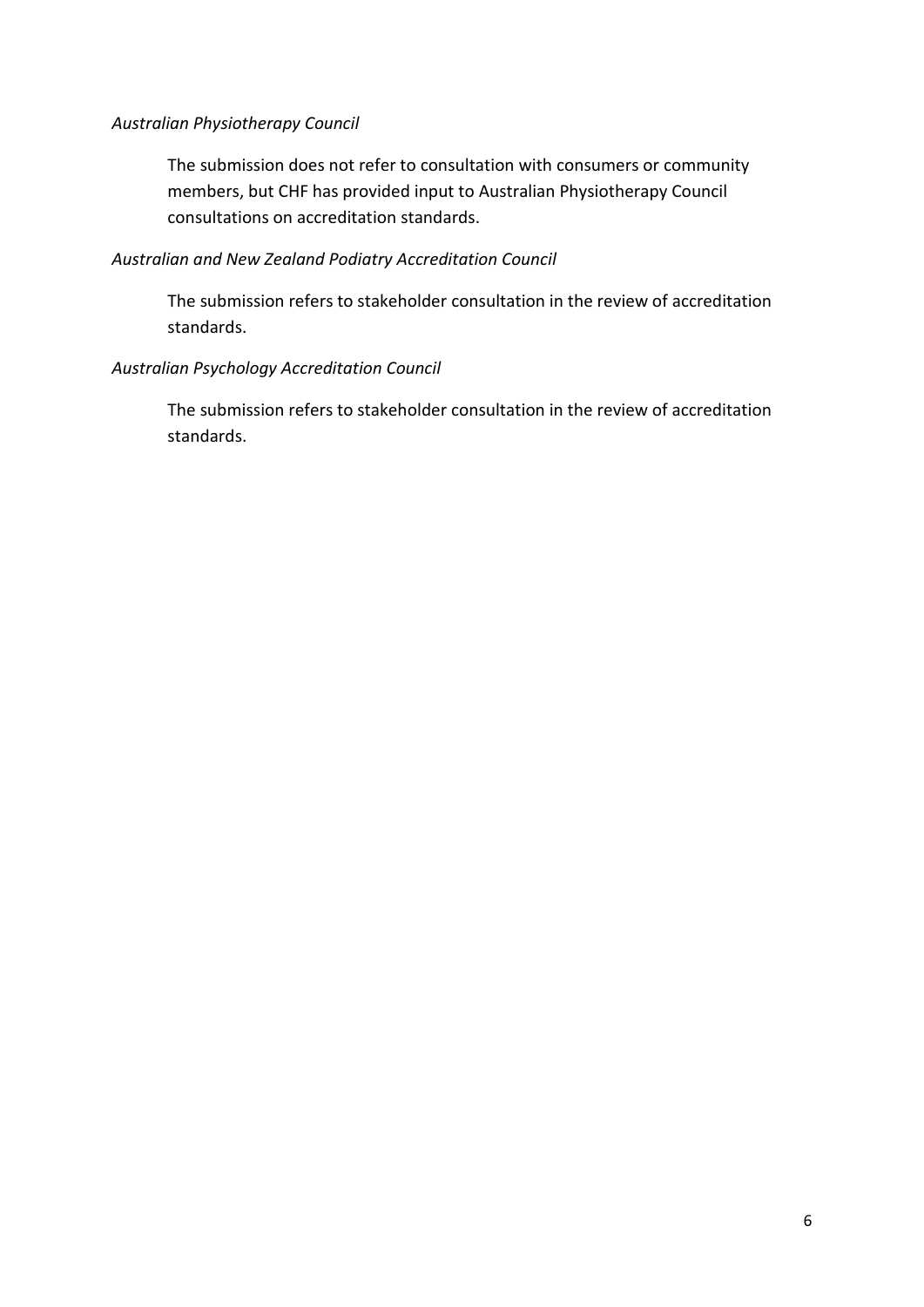# **5.5 Processes for accreditation of programs of study and education providers (Domain 5)**

The Accreditation Council applies the approved accreditation standards and has rigorous, fair and consistent processes for accrediting programs of study and their education providers

## **Attributes**

- The Accreditation Council ensures documentation on the accreditation standards and the procedures for assessment is publicly available.
- The Accreditation Council has policies on the selection, appointment, training and performance review of assessment team members. Its policies provide for the use of competent persons who are qualified by their skills, knowledge and experience to assess professional programs of study and their providers against the accreditation standards.
- There are procedures for identifying, managing and recording conflicts of interest in the work of accreditation assessment teams and working committees.
- The Accreditation Council follows documented processes for decision-making and reporting that comply with the National Law and enable decisions to be made free from undue influence by any interested party.
- Accreditation processes facilitate continuing quality improvement in programs of study by the responsible education provider.
- There is a cyclical accreditation process with regular assessment of accredited education providers and their programs to ensure continuing compliance with standards.
- The Accreditation Council has defined the changes to programs and to providers that may affect the accreditation status, how the education provider reports on these changes and how these changes are assessed.
- There are published complaints, review and appeals processes which are rigorous, fair and responsive.

### **Consumers Health Forum response**

CHF notes that some of the Accreditation Councils involve consumers and/or community members in their assessment teams. CHF welcomes the inclusion of consumers/community members, provided that they are provided with the necessary support and information to undertake this role.

### *Council on Chiropractic Education Australia*

Accreditation team members may be drawn from 'the community at large'.

### *Australian Medical Council*

Accreditation team members may include community members and health consumers. Their submission refers to workshops for consumer and community accreditation team members to support them in their role.

### *Optometry Council of Australia and New Zealand*

Accreditation teams appear to be composed of academics and optometrists only.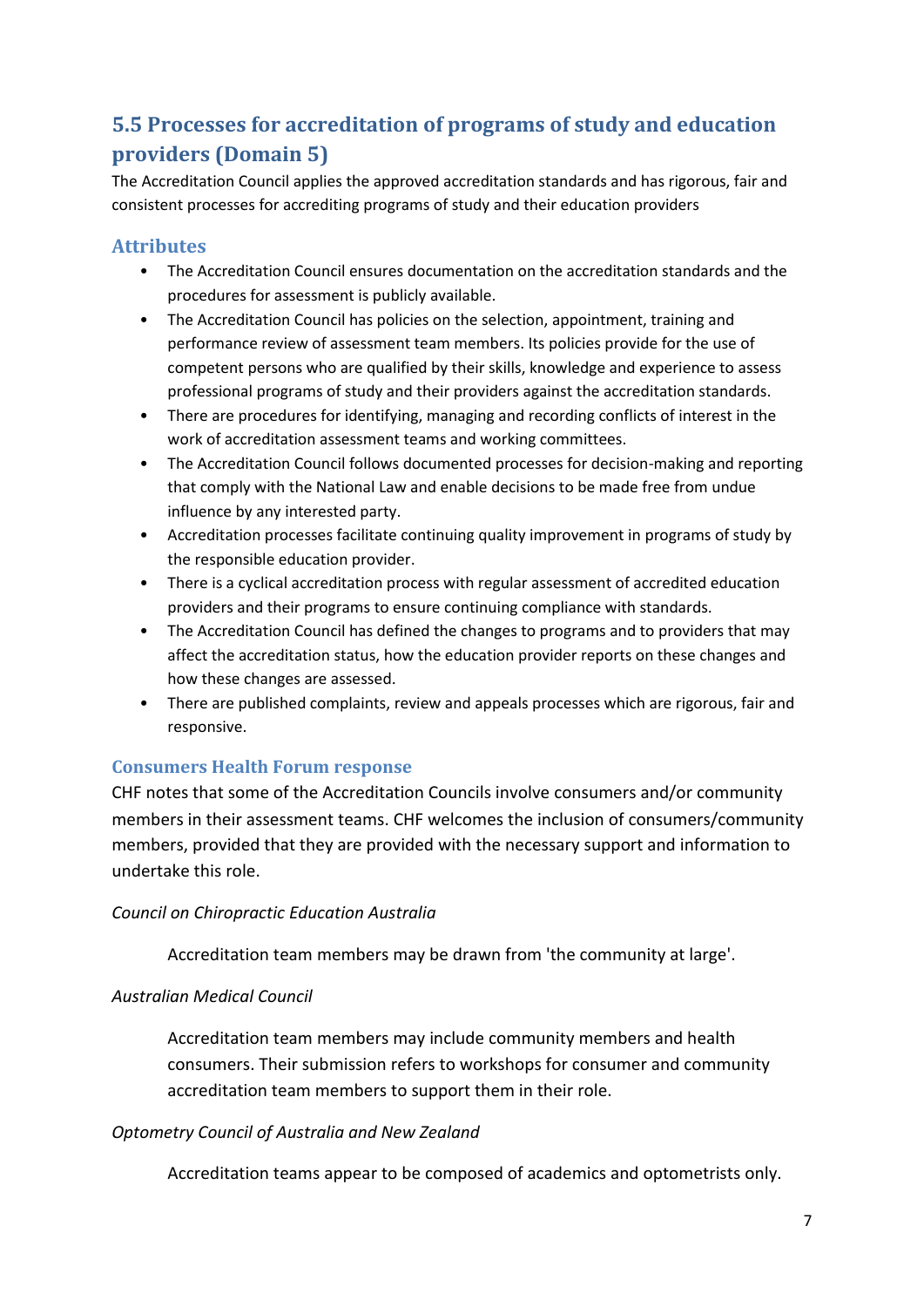#### *Australian and New Zealand Osteopathic Council*

Accreditation team members may be drawn from 'the community at large'.

#### *Australian Pharmacy Council*

There is no reference in the submission to consumer or community participation in accreditation teams.

#### *Australian Physiotherapy Council*

There is no reference in the submission to consumer or community participation in accreditation teams.

### *Australian and New Zealand Podiatry Accreditation Council*

Accreditation team members may be drawn from 'the layperson community at large'.

#### *Australian Psychology Accreditation Council*

There is no reference in the submission to consumer or community participation in accreditation teams.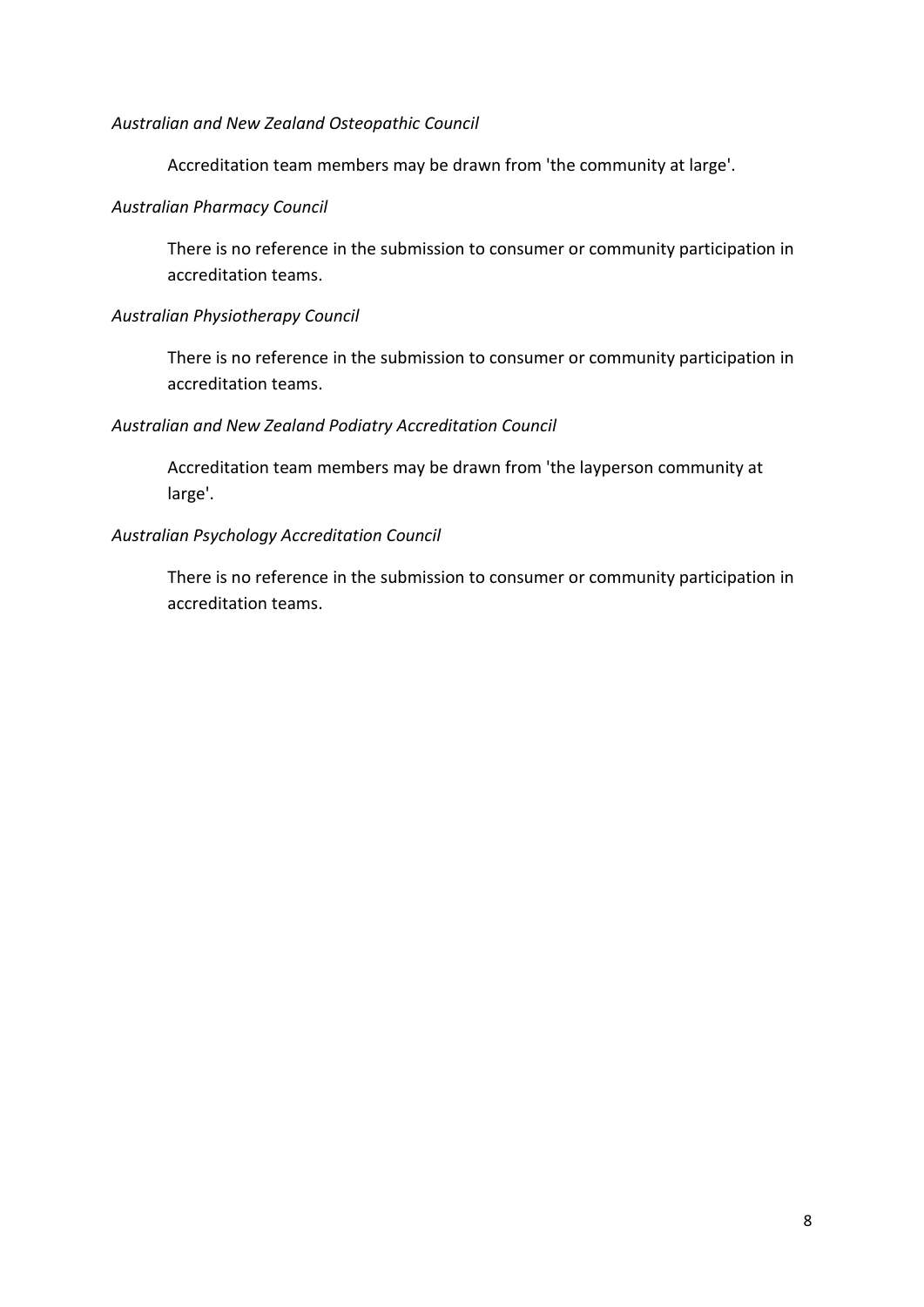# **5.6 Assessing authorities in other countries (than Australia) (Domain 6)**

Where this function is exercised by the Accreditation Council, the authority has defined standards and procedures to assess examining and/or accrediting authorities in other countries

## **Attributes**

- The assessment standards aim to determine whether these authorities' processes result in practitioners who have the knowledge, clinical skills and professional attributes necessary to practice in the equivalent profession in Australia.
- Stakeholders are involved in the development and review of standards and there is wide ranging consultation.
- The procedures for initiating consideration of the standards and procedures of authorities in other countries are defined and documented.
- There is a cyclical assessment process to ensure recognised authorities in other countries continue to meet the defined standards.
- The Accreditation Council follows documented systems for decision-making and reporting that enable decisions to be made free from undue influence by any interested party.
- There are published complaints, review and appeals processes which are rigorous, fair and responsive.

## **Consumers Health Forum comments**

CHF has no specific comments to make in relation to the Accreditation Councils' assessments of accrediting authorities in other countries.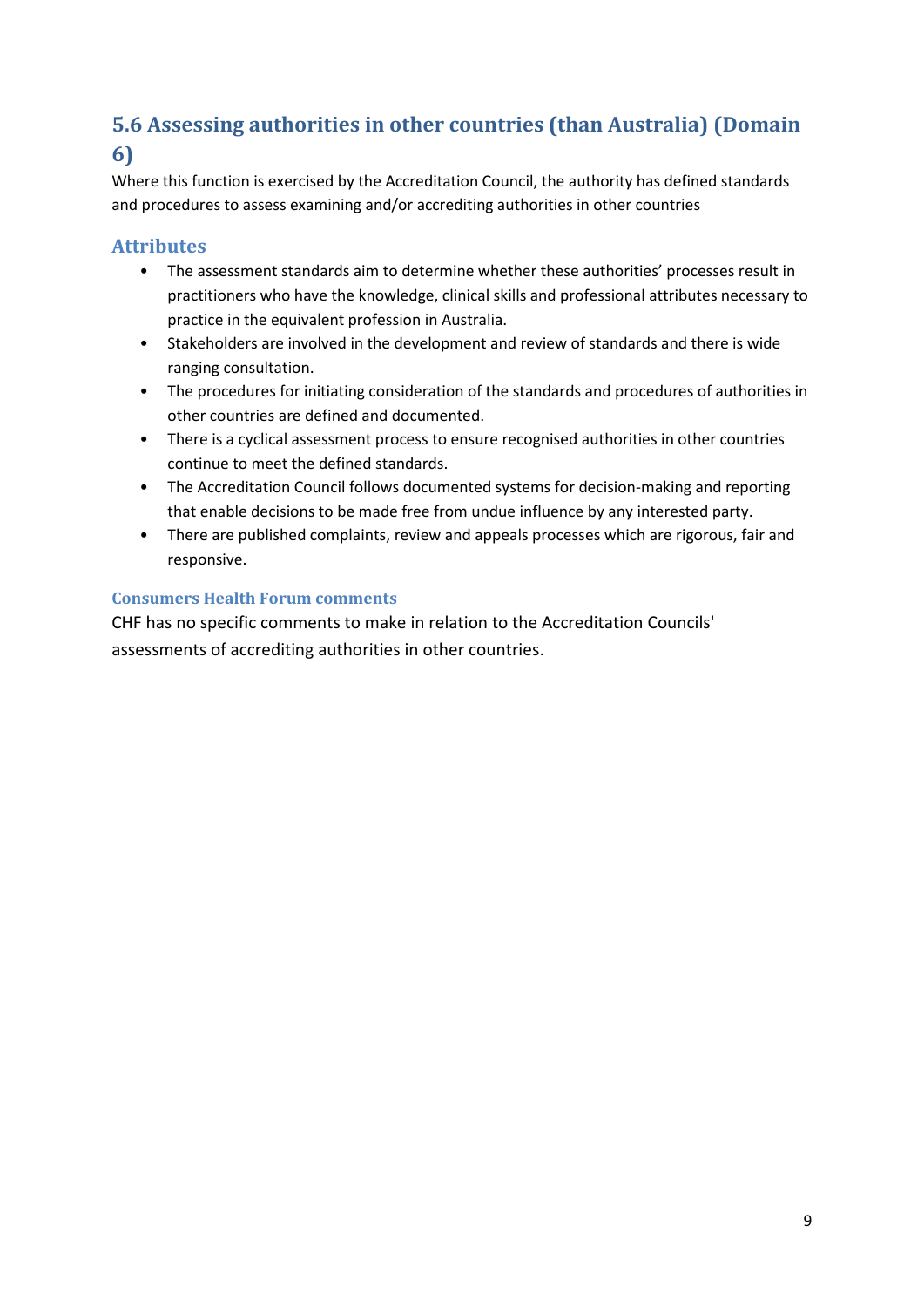# **5.7 Assessing overseas qualified practitioners (Domain 7)**

Where this function is exercised by the Accreditation Council, the authority has processes to assess and/or oversee the assessment of the knowledge, clinical skills and professional attributes of overseas qualified practitioners who are seeking registration in the profession under the National Law and whose qualifications are not approved qualifications under the National Law for the profession

## **Attributes**

- The assessment standards define the required knowledge, clinical skills and professional attributes necessary to practise the profession in Australia.
- The key assessment criteria, including assessment objectives and standards, are documented.
- The Accreditation Council uses a recognised standard setting process and monitors the overall performance of the assessment.
- The procedures for applying for assessment are defined and published.
- The Accreditation Council publishes information that describes the structure of the examination and components of the assessments.
- The Accreditation Council has policies on the selection, appointment, training and performance review of assessors. Its policies provide for the use of competent persons who are qualified by their skills, knowledge and experience to assess overseas qualified practitioners.
- There are published complaints, review and appeals processes which are rigorous, fair and responsive.

#### **Consumers Health Forum response**

CHF has no specific comments to make in relation to the assessment of overseas trained practitioners by the Accreditation Councils.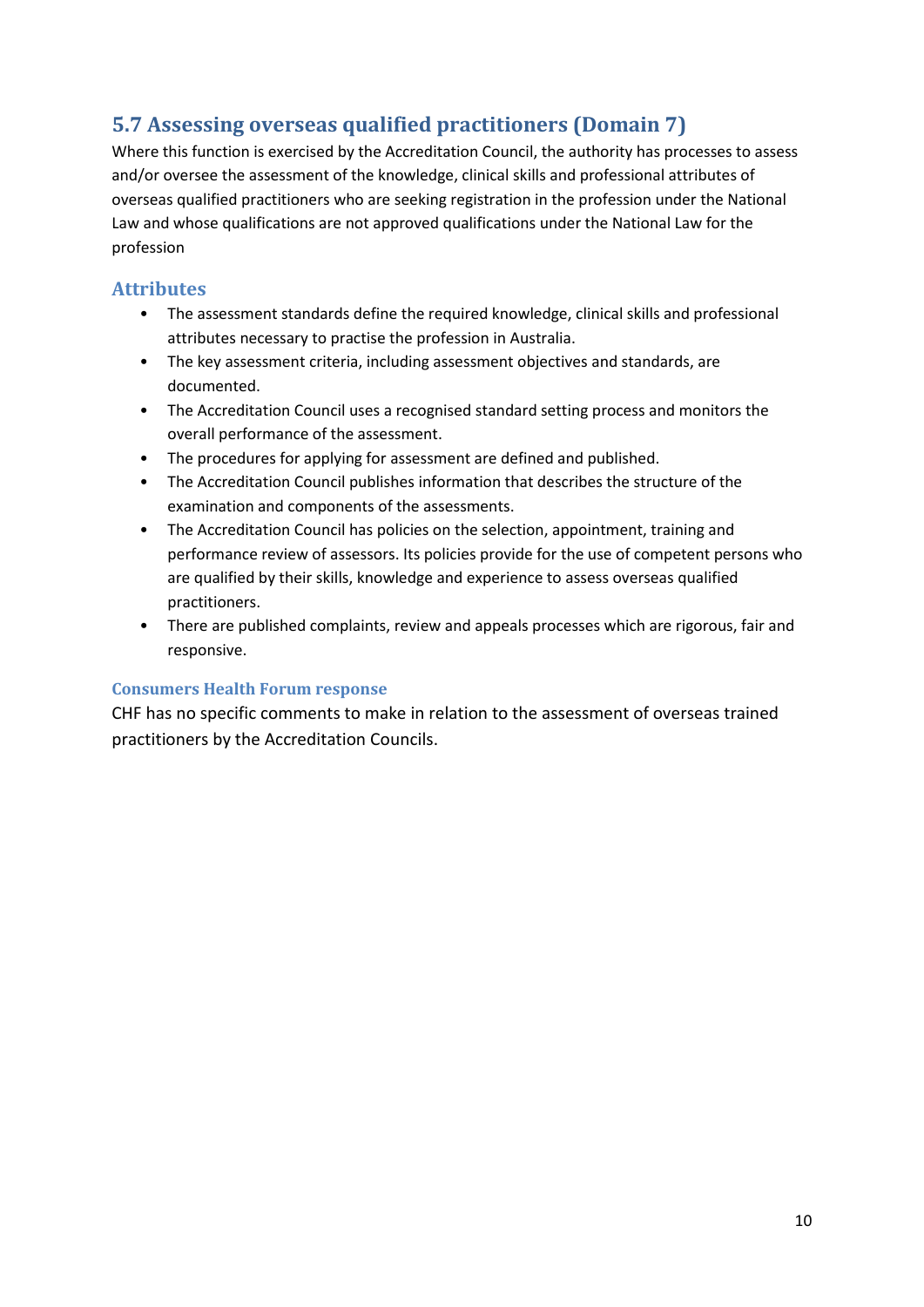## **5.8 Stakeholder collaboration (Domain 8)**

The Accreditation Council works to build stakeholder support and collaborates with other national, international and/or professional accreditation authorities

### **Attributes**

• There are processes for engaging with stakeholders, including governments, education institutions, health professional organisations, health providers, national boards and consumers/community.

• There is a communications strategy, including a website providing information about the Accreditation Council's roles, functions and procedures.

• The Accreditation Council collaborates with other national and international accreditation organisations.

• The Accreditation Council collaborates with accreditation authorities for the other registered health professions appointed under the National Law.

• The Accreditation Council works within overarching national and international structures of quality assurance/accreditation.

### **Consumers Health Forum comments**

CHF's primary interest in relation to stakeholder collaboration is how Accreditation Councils engage with consumers and the community. CHF has reviewed the individual Accreditation Council submissions and has noted wide variation in the level of detail provided regarding consumer/community engagement.

### *Council on Chiropractic Education Australia*

Information is provided in the submission about stakeholder collaboration generally, but no detail is provided on collaboration or engagement with consumers or community members.

#### *Australian Medical Council*

The submission outlines strategies that are in place to engage with consumer and community stakeholders.

### *Optometry Council of Australia and New Zealand*

Information is provided in the submission about stakeholder collaboration generally, but no detail is provided on collaboration or engagement with consumers or community members.

### *Australian and New Zealand Osteopathic Council*

Information is provided in the submission about stakeholder collaboration generally, but no detail is provided on collaboration or engagement with consumers or community members.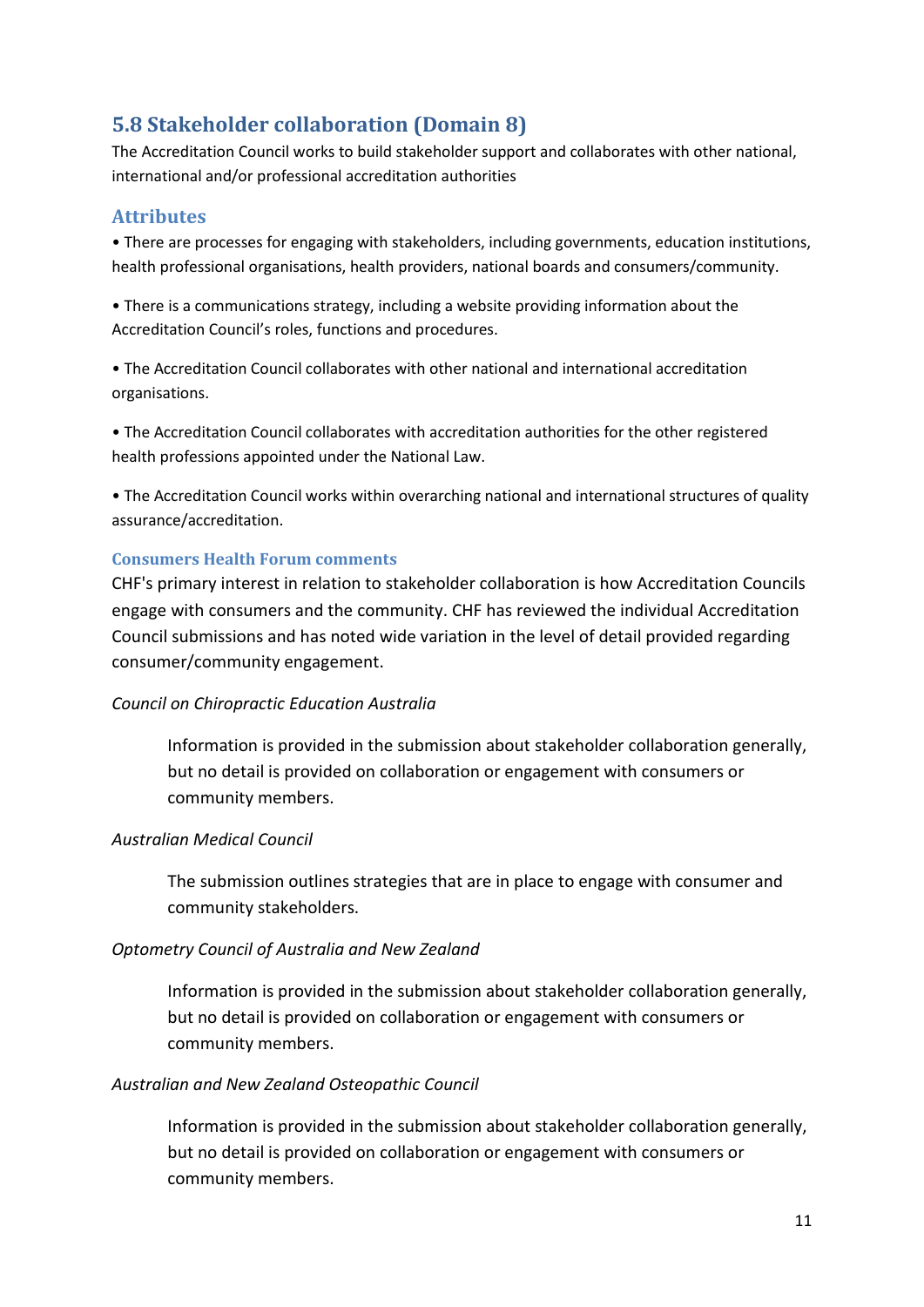#### *Australian Pharmacy Council*

The submission outlines strategies that are in place to engage with consumer and community stakeholders, though this is currently limited to consumer/community membership of the Board and operational committees.

#### *Australian Physiotherapy Council*

The submission notes plans to include community engagement in future work.

#### *Australian and New Zealand Podiatry Accreditation Council*

Information is provided in the submission about stakeholder collaboration generally, but no detail is provided on collaboration or engagement with consumers or community members.

### *Australian Psychology Accreditation Council*

Information is provided in the submission about stakeholder collaboration generally, but no detail is provided on collaboration or engagement with consumers or community members.